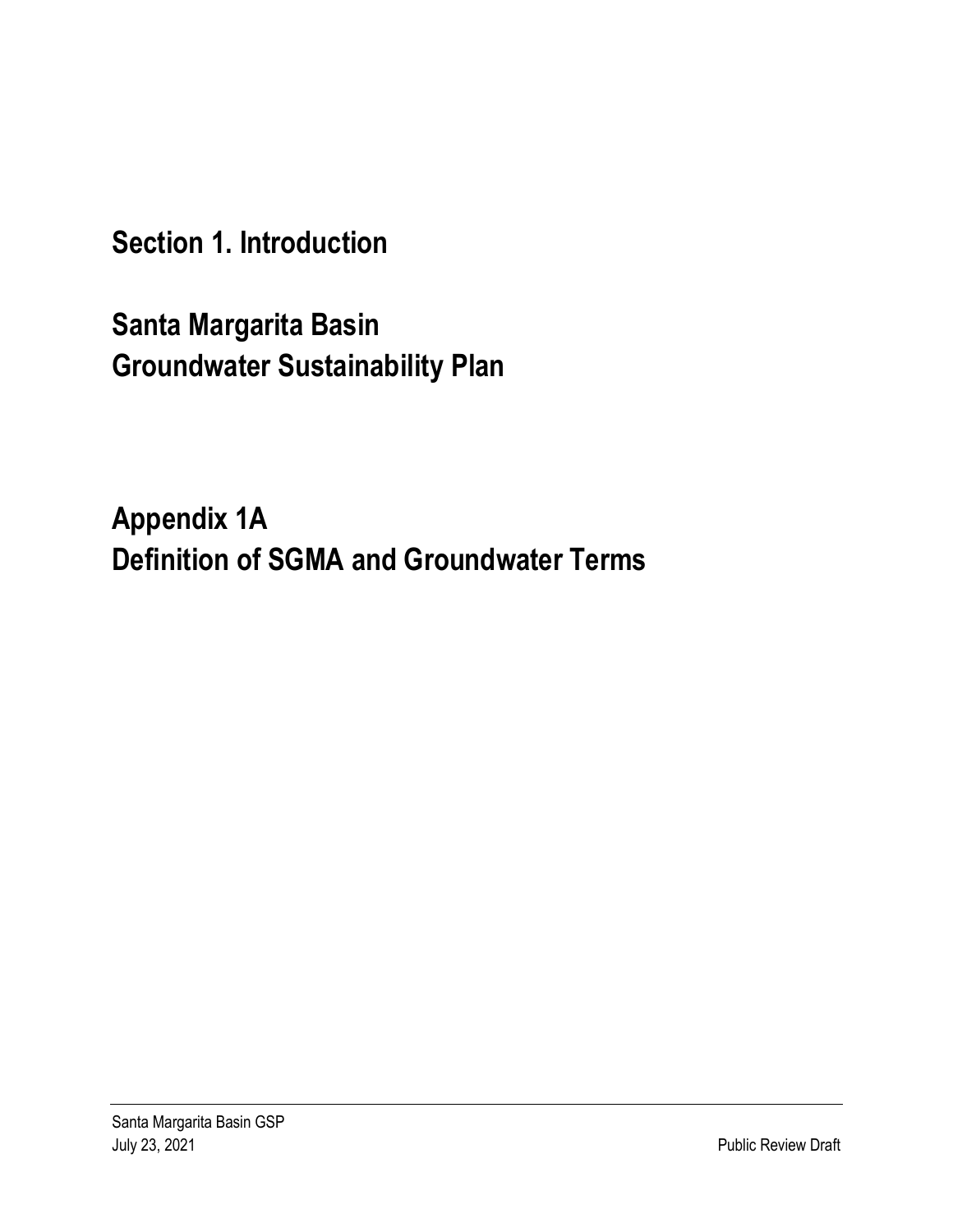## **Definition of SGMA and Groundwater Terms**

**Aquifer** – a geologic formation(s) that is water bearing; a geological formation or structure that stores and/or transmits water, such as to wells and springs. Use of the term is usually restricted to those water-bearing formations capable of yielding water in sufficient quantity to constitute a usable supply for people's needs.

**Aquifer (confined)** – soil or rock below the land surface that is saturated with water. There are layers of impermeable material both above and below it, and it is under pressure so that when the aquifer is penetrated by a well, the water will rise above the top of the aquifer.

**Aquifer (unconfined)** – an aquifer whose upper water surface (water table) is at atmospheric pressure, and thus is able to rise and fall.

**Aquitard** – a geologic formation or stratum that lies adjacent to an aquifer and that allows only a small amount of liquid to pass.

**Artificial recharge** – a process where water is put back into groundwater storage from surfacewater supplies such as irrigation, or induced infiltration from streams or wells.

**Best available science** – the use of sufficient and credible information and data, specific to the decision being made and the time frame available for making that decision that is consistent with scientific and engineering professional standards of practice.

**Best management practice** – a practice, or combination of practices, that are designed to achieve sustainable groundwater management and have been determined to be technologically and economically effective, practicable, and based on best available science.

**Conjunctive use** – the combined use of groundwater and surface water sources that optimizes the beneficial characteristics of each source.

**Data gap** – a lack of information that significantly affects the understanding of the basin setting or evaluation of the efficacy of GSP implementation, and could limit the ability to assess whether a basin is being sustainably managed.

*De minimis* **extractor** – a person who extracts, for domestic purposes, 2 acre-feet or less per year. SGMA does not authorize GSAs to require *de minimis* users to meter their wells.

**Department of Water Resources (DWR)** – State agency that oversees the implementation of SGMA.

**Drawdown** – a lowering of the groundwater surface caused by pumping.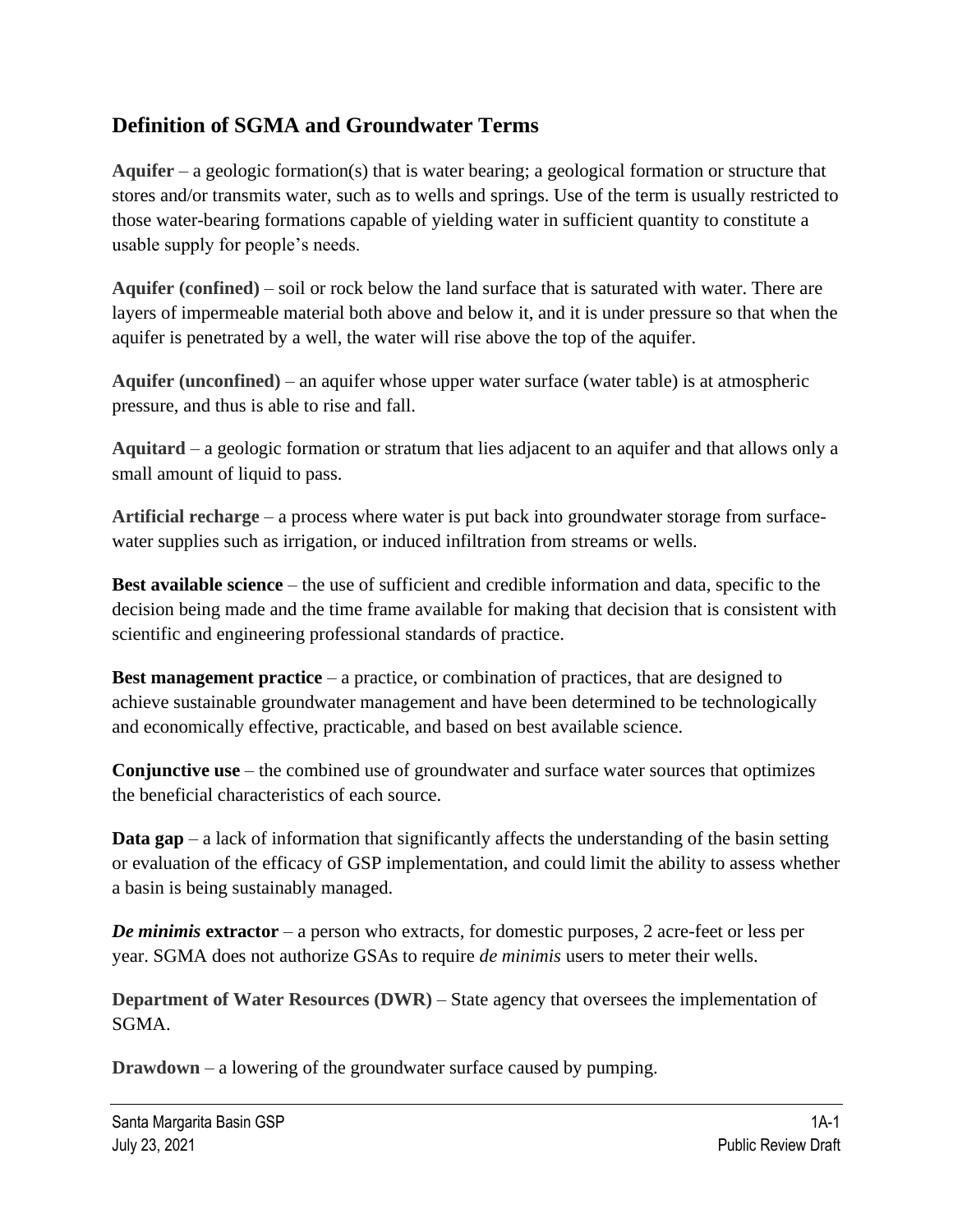**Evapotranspiration** – the process by which water is transferred from the land to the atmosphere by evaporation from the soil and other surfaces and by transpiration from plants.

**Groundwater** – water that exists underground in saturated zones beneath the land surface. The upper surface of the saturated zone is called the water table.

**Groundwater dependent ecosystem** – ecological communities or species that depend on groundwater emerging from aquifers or on groundwater occurring near the ground surface.

**Groundwater flow** – the volume and direction of groundwater movement into, out of, or throughout a basin.

**Groundwater Sustainability Agency** (GSA) – 1 or more local agencies that implement the provisions of this part. For purposes of imposing fees pursuant to Chapter 8 (commencing with Section 10730) or taking action to enforce a GSP, groundwater sustainability agency also means each local agency comprising the groundwater sustainability agency if the GSP authorizes separate agency action.

**Groundwater Sustainability Plan** (GSP or Plan) – in groundwater basins designated by the Department of Water Resources (DWR) as critically-overdrafted high and medium priority, local public agencies and GSAs are required to develop and implement groundwater sustainability plans (GSPs) by January 31, 2020. All other groundwater basins designated as high or medium priority basins to be managed under a GSP by January 31, 2022.

**Hydraulic conductivity** – property of geologic materials that controls the ease with which groundwater flows through pore spaces or fractures. Higher hydraulic conductivity allows water to travel faster through geologic media. Units with very low hydraulic conductivity slow or may prevent groundwater flow. Hydraulic conductivity has units with dimensions of length per time (e.g., feet per day).

**Injection well** – an injection well is used to place fluid underground into porous geologic formations. These underground formations may range from deep sandstone or limestone to a shallow soil layer. Injected fluids may include water, wastewater, brine (salt water) or water mixed with chemicals.

**In-lieu use** – the use of surface water by persons that could otherwise extract groundwater in order to leave groundwater in the basin.

**Interconnected surface water** – surface water that is hydraulically connected at any point by a continuous saturated zone to the underlying aquifer and the overlying surface water is not completely depleted.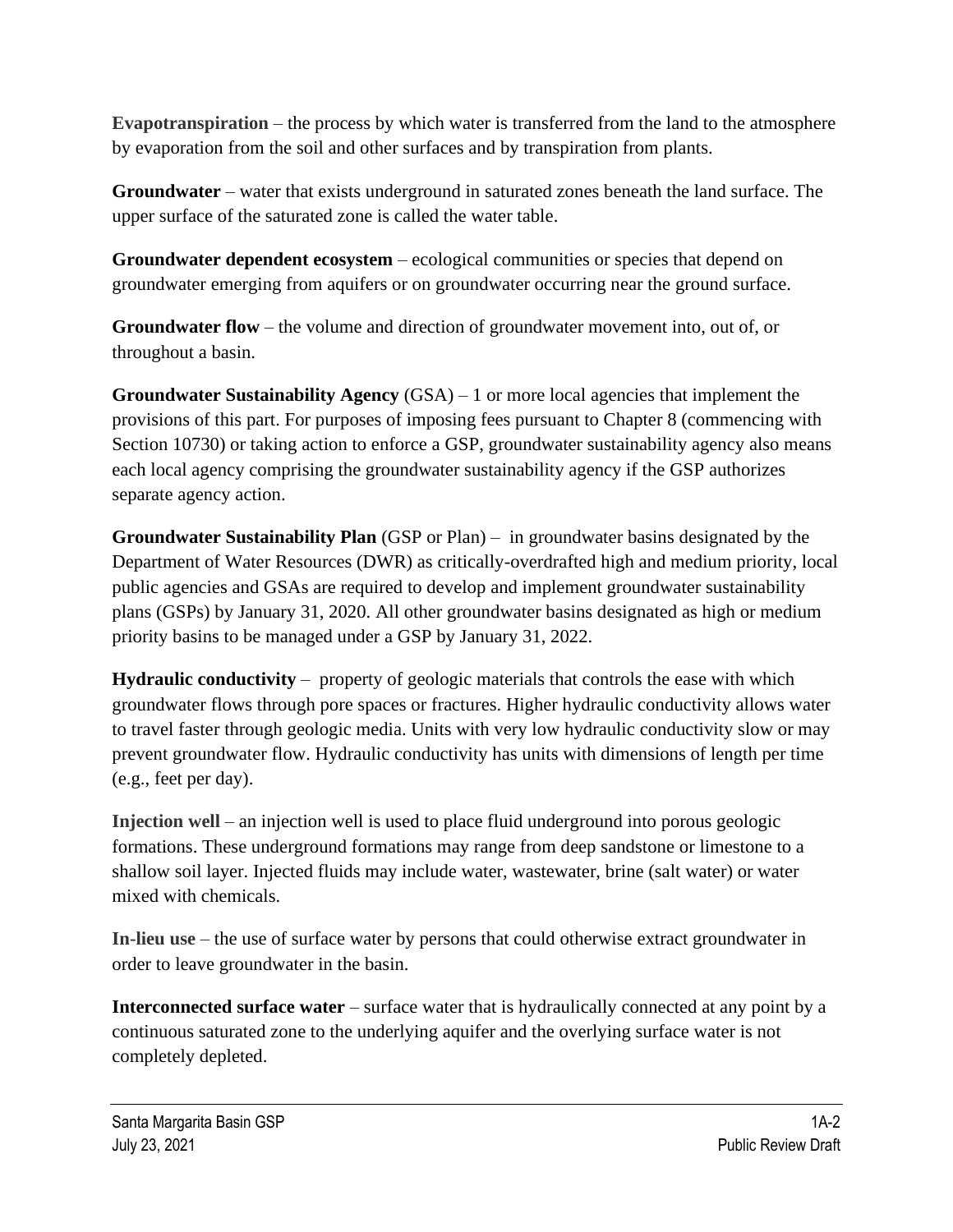**Interim milestone** (IM) – a target value representing measurable groundwater conditions, in increments of 5 years, set by a groundwater sustainability agency as part of a GSP.

**Local agency** – a local public agency that has water supply, water management, or land use responsibilities within a groundwater basin.

**Management area** – an area within a basin for which the GSP may identify different minimum thresholds, measurable objectives, monitoring, or projects and management actions based on differences in water use sector, water source type, geology, aquifer characteristics, or other factors.

**Measurable objectives** – specific, quantifiable goals for the maintenance or improvement of specified groundwater conditions that have been included in an adopted GSP to achieve the sustainability goal for the basin.

**Minimum threshold** – a numeric value for each sustainability indicator used to define undesirable results.

**Monitoring well** – a well designed and installed to obtain representative groundwater quality samples and hydrogeologic information. Deep and shallow monitoring wells provide controlled access for sampling groundwater near an agricultural waste storage or treatment facility to detect seepage and monitor groundwater quality.

**Overdraft** – overdraft occurs when, over a period of years, more water is pumped from a groundwater basin than is replaced from all sources – such as rainfall, irrigation water, streams fed by mountain runoff and intentional recharge. While many of its individual aquifers are not overdrafted, California as a whole uses more groundwater than is replaced.

**Plan or GSP implementation** – an Agency's exercise of the powers and authorities described in the SGMA, which commences after an Agency adopts and submits a GSP or Alternative to the Department of Water Resources and begins exercising such powers and authorities.

**Plan manager** – an employee or authorized representative of an Agency, or Agencies, appointed through a coordination agreement or other agreement, who has been delegated management authority for submitting the GSP and serving as the point of contact between the Agency and the Department.

**Principal aquifers** – aquifers or aquifer systems that store, transmit, and yield significant or economic quantities of groundwater to wells, springs, or surface water systems.

**Private pumpers** – groundwater users operating their own wells outside of any water agency.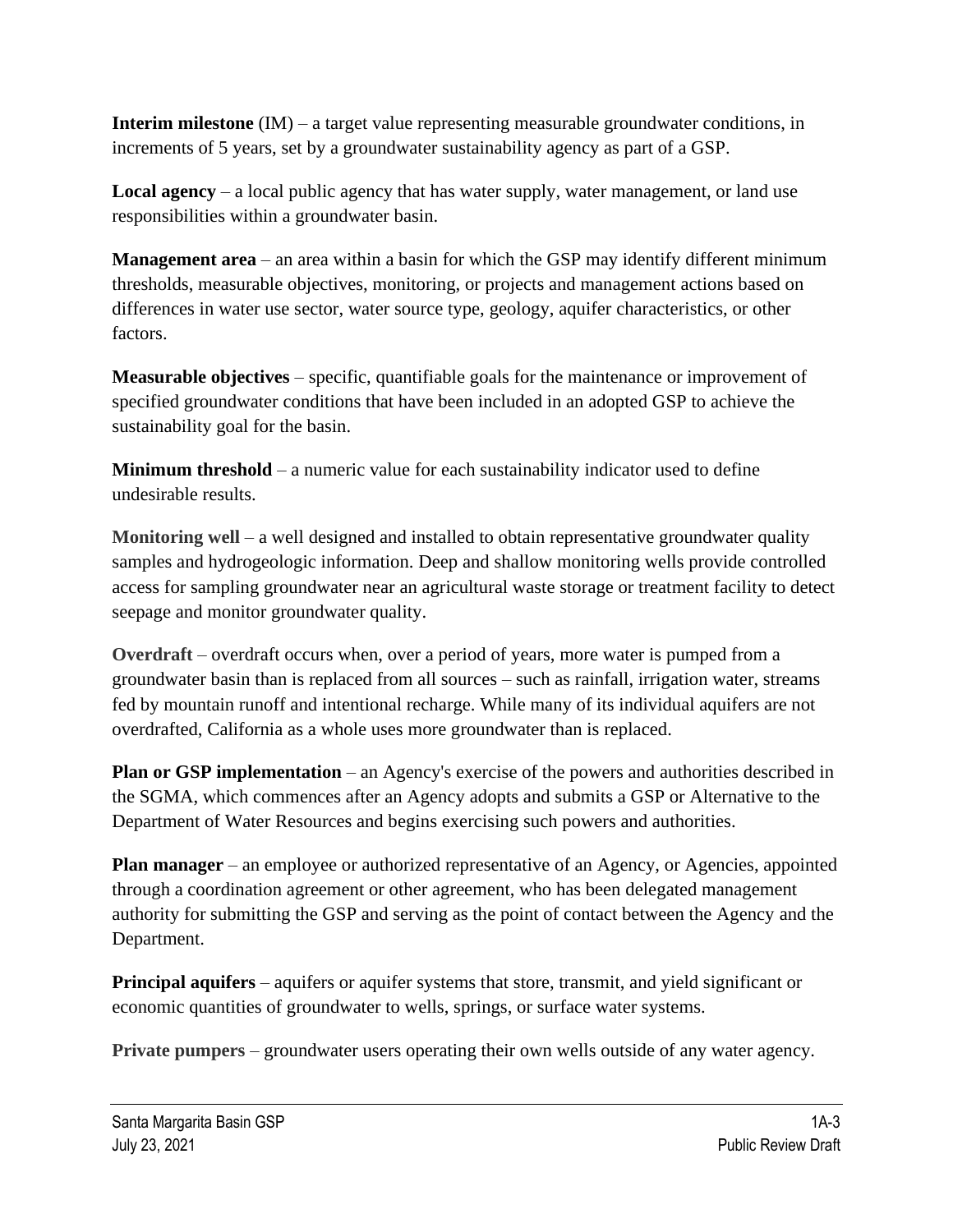**Recharge** – water added to an aquifer. For instance, rainfall that seeps into the ground.

**Reference point** – a permanent, stationary and readily identifiable mark or point on a well, such as the top of casing, from which groundwater level measurements are taken, or other monitoring site.

**Representative monitoring point** – a monitoring site within a broader network of sites that typifies 1 or more conditions within the basin or an area of the basin.

**Seasonal high** – the highest annual static groundwater elevation that is typically measured in the Spring and associated with stable aquifer conditions following a period of lowest annual groundwater demand.

**Seasonal low** – the lowest annual static groundwater elevation that is typically measured in the Summer or Fall, and associated with a period of stable aquifer conditions following a period of highest annual groundwater demand.

**Storativity (or storage coefficient)** – the volume of water (e.g., cubic feet) released from aquifer storage per unit decline in hydraulic head in the aquifer (e.g., foot), per unit area of the aquifer (e.g., square feet). Storativity is a volumetric ratio and therefore unitless. A large value for storativity implies a highly productive aquifer. Storativity is applied only to aquifers under local or regional confinement; specific yield is a roughly equivalent measure of aquifer productivity in an unconfined aquifer.

**Specific yield** – the volume of water released from storage by an unconfined aquifer per unit surface area of aquifer per unit decline of the water table. Specific yield is a volumetric ratio and therefore unitless. Specific yield is used to characterize unconfined aquifers; high specific yield indicates a productive aquifer unit.

**Surface water** – water that is on the Earth's surface, such as in a stream, river, lake or reservoir.

**Sustainability goal** – the existence and implementation of 1 or more groundwater sustainability plans that achieve sustainable groundwater management by identifying and causing the implementation of measures targeted to ensure that the applicable basin is operated within its sustainable yield.

**Sustainability indicator** – any of the effects caused by groundwater conditions occurring throughout the basin that, when significant and unreasonable, cause undesirable results, as described in Water Code Section 10721(x).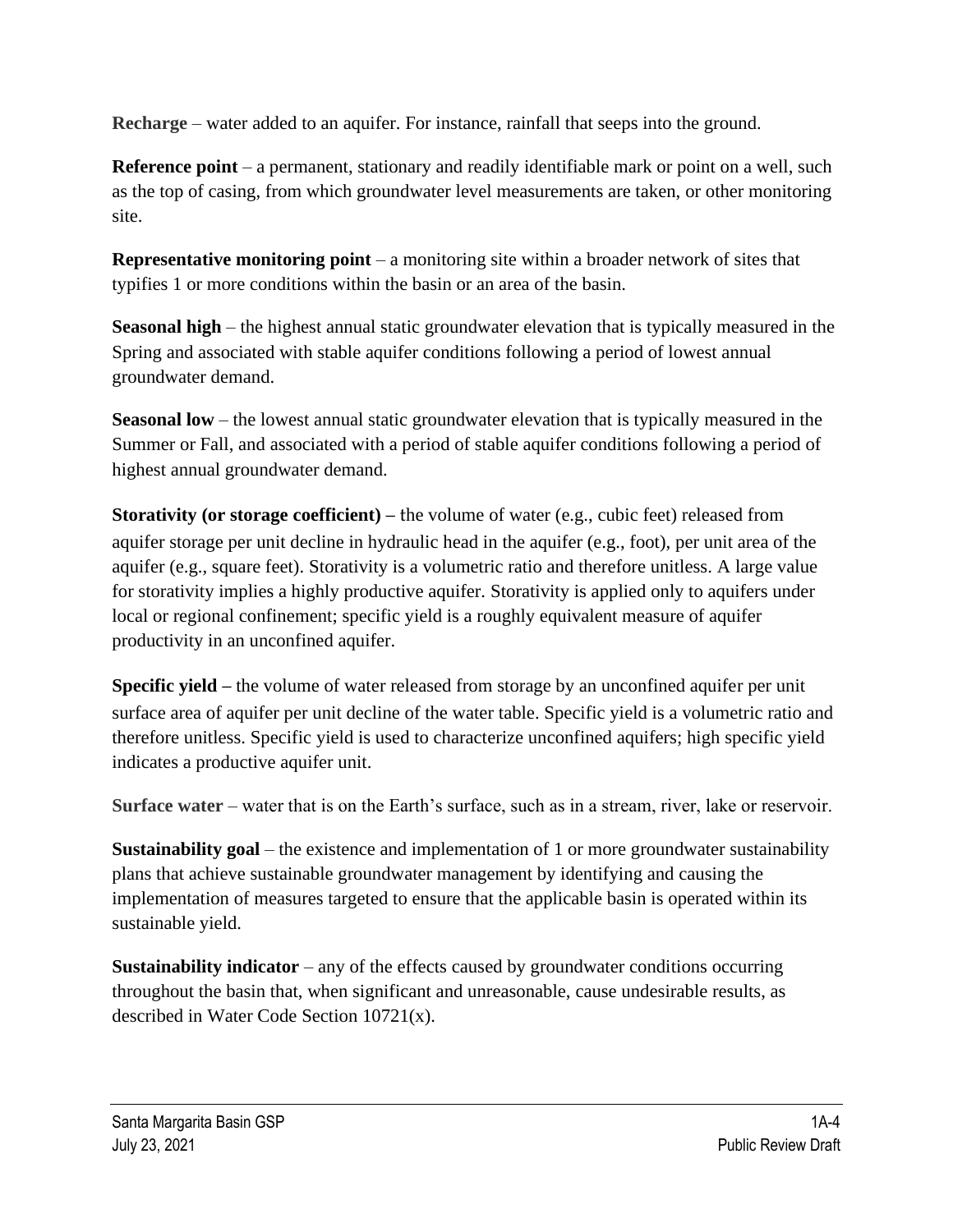**Sustainable Groundwater Management Act (SMGA)** – the SGMA provides a framework for sustainable management of groundwater supplies by local authorities. Recognizing that groundwater is most effectively managed at the local level, the SGMA empowers local agencies to achieve sustainability within 20 years. The SGMA establishes minimum standards for sustainable groundwater management, improves coordination between land use and groundwater planning, provides state technical assistance, protects water rights, and creates a mechanism for state intervention if a local agency is not managing its groundwater sustainability.

**Sustainable Management Criteria** (SMC) – refers collectively to sustainability goal, undesirable results, minimum thresholds, interim milestones, and measurable objectives.

**Sustainable yield** – the maximum quantity of water, calculated over a base period representative of long-term conditions in the basin, and including any temporary surplus, that can be withdrawn annually from a groundwater supply without causing an undesirable result.

**Transmissivity** – a measure of how much water can be transmitted horizontally. It is derived from the hydraulic conductivity of an aquifer unit multiplied by its total thickness. High transmissivity units are very conductive to groundwater flow, very thick, or both. Transmissivity is usually expressed in units of length<sup>2</sup> per time, or occasionally as volume per length per time.

**Uncertainty** – a lack of understanding of the basin setting that significantly affects an Agency's ability to develop sustainable management criteria and appropriate projects and management actions in a GSP, or to evaluate the efficacy of GSP implementation, and therefore may limit the ability to assess whether a basin is being sustainably managed.

**Undesirable results** – a quantitative description of the combination of minimum threshold exceedances that cause significant and unreasonable effects in the basin. Undesirable results may be defined by minimum threshold exceedances at a single monitoring site, multiple monitoring sites, a portion of a basin, a management area, or an entire basin. Undesirable results are one or more of the following effects:

- Chronic lowering of groundwater levels indicating a significant and unreasonable depletion of supply if continued over the planning and implementation horizon. Overdraft during a period of drought is not sufficient to establish a chronic lowering of groundwater levels if extractions and groundwater recharge are managed as necessary to ensure that reductions in groundwater levels or storage during a period of drought are offset by increases in groundwater levels or storage during other periods.
- Significant and unreasonable reduction of groundwater storage.
- Significant and unreasonable seawater intrusion.